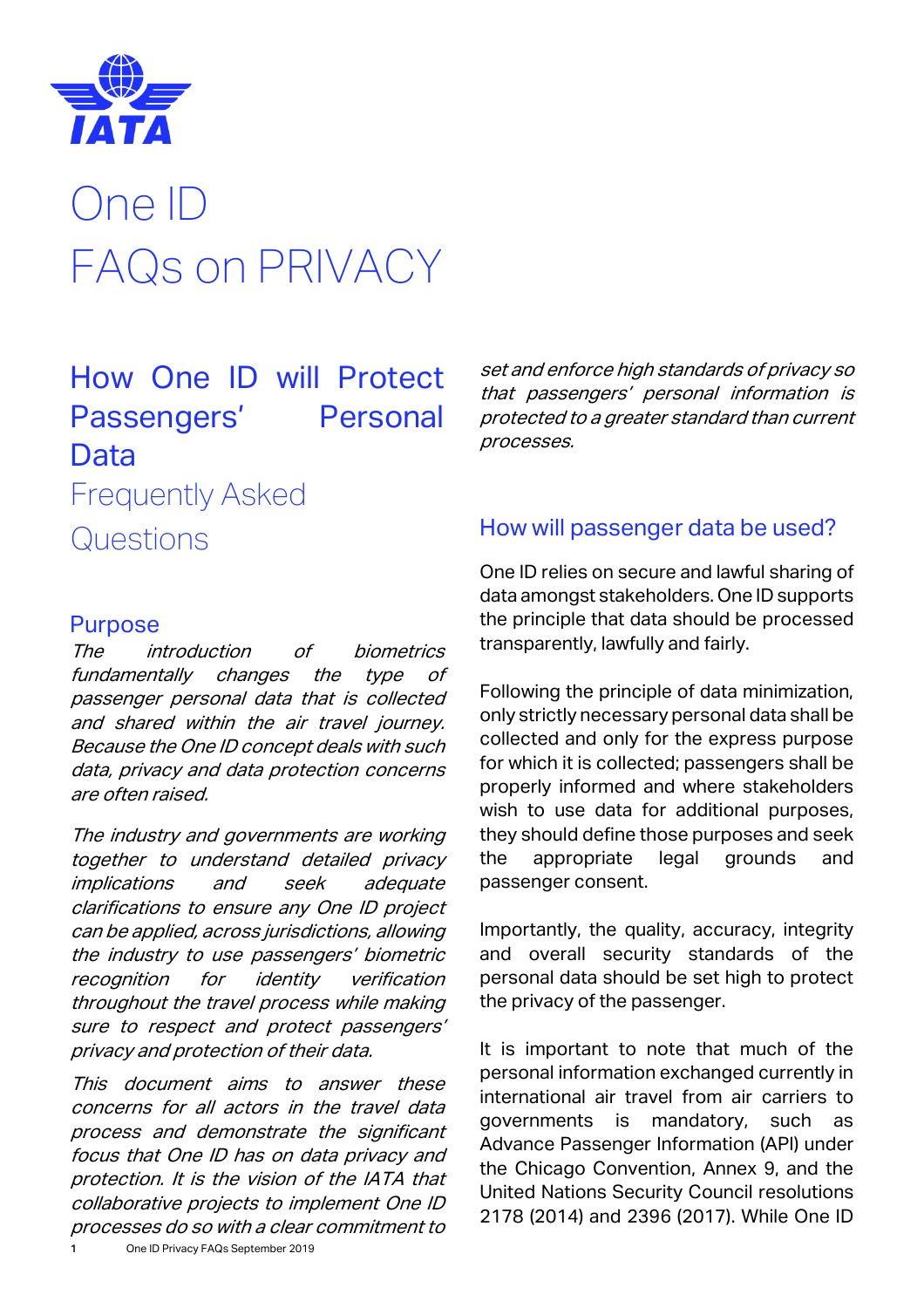will not remove the requirement for the exchange of this data, it could provide opportunities to minimize the amount of personal data managed by industry while facilitating this exchange.

#### How is the data shared between stakeholders?

As the One ID standards for interoperability and data exchange are yet to be determined, this question can not be answered in full at this time.

However, as Privacy by Design and Default are key principles of One ID, any solution determined will set high standards of privacy and, security ensuring personal data is protected to a greater level than legacy processes.

#### What data is collected under One ID?

In order to understand what data will be collected in One ID, we need to understand what data is collected and shared now and for what purpose.

One ID considers there to be three types of data:

- 1. Data necessary to provide core travel services (i.e. getting the passenger to and from their destination);
- 2. Additional process data such as touchpoints passed, time stamps, records of exemptions, any red flags and signals (which can help deliver an optimal service to passengers); and

3. Data for other services (nonessential elements for such as commercial or marketing purposes.).

Consent for the latter should not be bundled with the first two and importantly passengers should be able to opt in and out of all nonessential services without this affecting the provision of core services.

Airlines, airports and governments need to determine what the minimum necessary data requirement is to facilitate the traveler journey in a seamless manner using only a biometric identifier to pass through controlled checkpoints.

There is currently passenger data collected and exchanged for the purposes of travel. The Chicago Convention on International Civil Aviation Annex 9 – Facilitation principle 1.2 API requires traveler data to be sent in advance of arrival at their physical destination. The data is used to prescreen travelers before they land and to help states to effectively manage threats and facilitate processing.

One ID envisages a passenger data set that contains all the necessary digital identity information, including biometrics of the passenger, flight information (similarly to current API flight information) and travel authorizations. It may include additional process information (e.g. record of the passenger's transaction through a touchpoint).

Access controls need to be in place in order to determine the privacy and security of the data: only the authorized party can access the necessary data required to facilitate a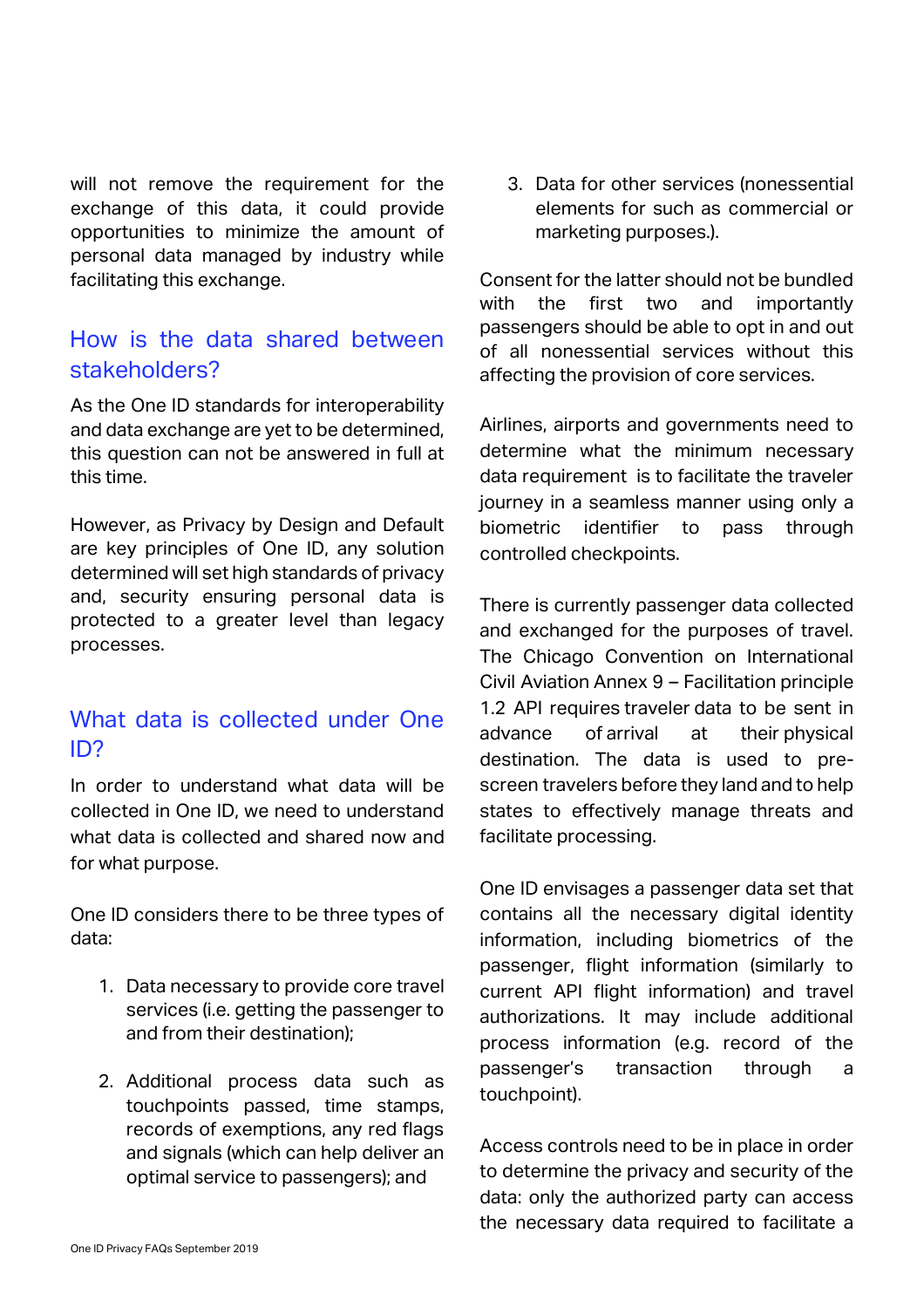check point in the travel flow. Wherever possible, pseudonymization<sup>1</sup> shall be implemented to protect the identity of the individual.

The passenger shall have clear visibility on which personal data is used and how and be able to opt in/out for non-core functions such as commercial transactions, customer surveys or direct marketing.

# Why does privacy and data protection legislations matter?

In Europe, the General Data Protection Regulation (GDPR) Came into force on the 25<sup>th</sup> May 2018.

GDPR requires organizations to ensure that privacy and data protection is a key consideration in any processing of personal data. The GDPR has an extra-territorial scope and also applies to companies based outside of the EU targeting (sales of goods or services, monitoring of behavior) individuals located in the EU.

Although GDPR is currently considered as the privacy gold standard, the focus of the legal analysis for One ID processes shall not be limited to GDPR only. Privacy Regulations in all territories must be considered. Brazil, China, Thailand and Russia are currently reviewing privacy legislations or have just enacted new legislation. We strongly encourage the different stakeholders to monitor their developments and ensure compliance.

#### What is Privacy by Design?

Privacy by design is one of the key principles of One ID.

Quoting the privacy Regulator in the UK, privacy by design means integrating or 'baking in' data protection into your processing activities and business practices, from the design stage right through the lifecycle.

Data controllers <sup>2</sup>must put technical and organizational measures such as pseudonymization in place – to minimize personal data processing.

It is not a new concept, but it is now a legal requirement under the GDPR.

# What is Privacy by Default?

Privacy by default is one of the key principles of One ID.

Data protection by default requires you to ensure that you only process the data that is necessary to achieve your specific purpose.

The purpose for collecting the data needs to be specified before the processing starts and individuals appropriately informed. The data can only be used for the purpose identified.

The article in [this link](https://www2.deloitte.com/ch/en/pages/risk/articles/gdpr-privacy-by-design-and-by-default.html) provides further reading on the concepts of Privacy by design and by default.

1

 $2$  Data controller as defined by the EU i[n this link](https://ec.europa.eu/info/law/law-topic/data-protection/reform/rules-business-and-organisations/obligations/controller-processor/what-data-controller-or-data-processor_en)

One ID Privacy FAQs September 2019  $<sup>1</sup>$  Pseudonymization is a de-identification process by which personally</sup> identifiable data fields are replaced by one or more artificial identifiers, or pseudonyms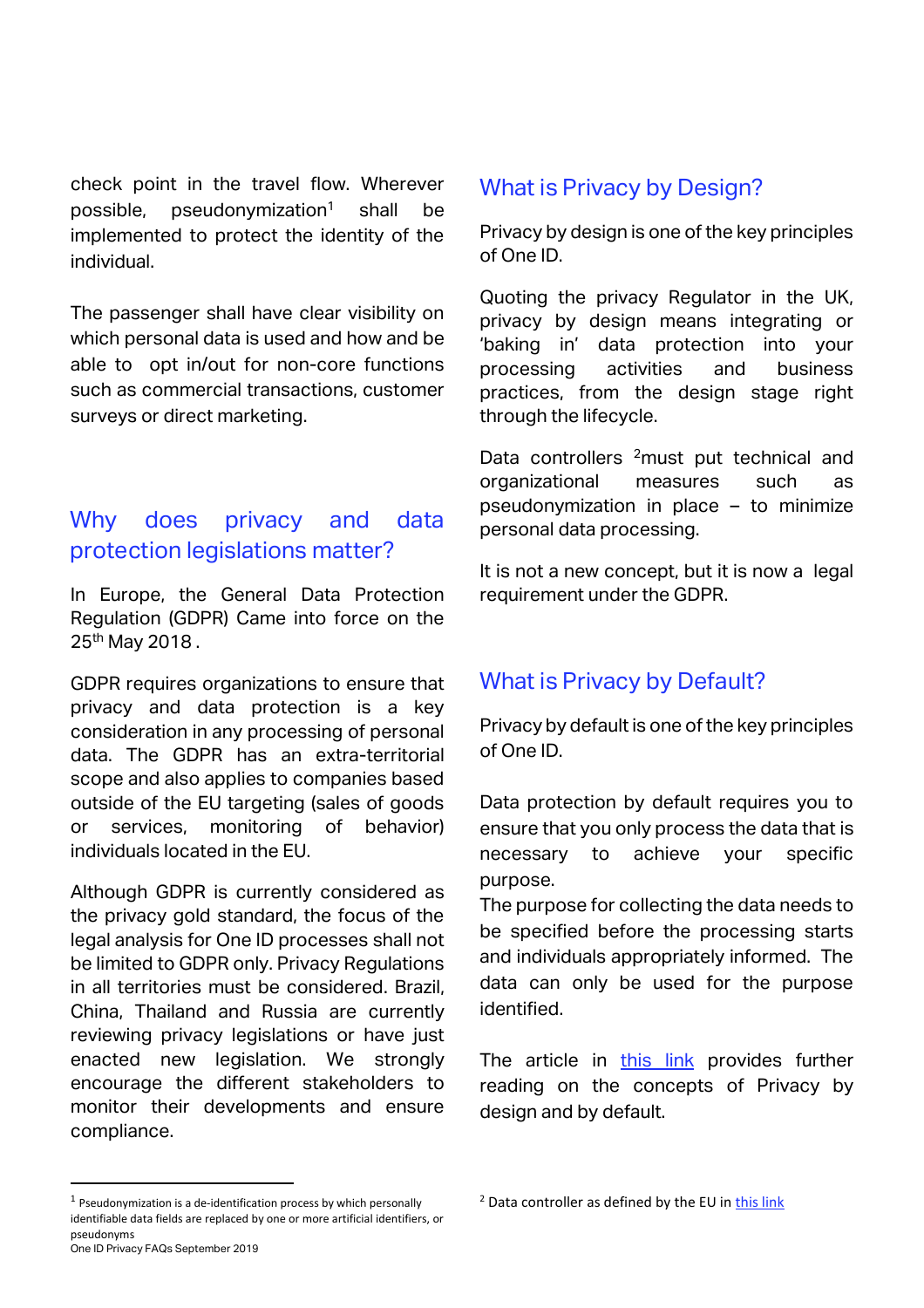### What is the difference between biographical data, a biometric and a biometric template?

In the context of One ID **biographical data** is the personalized information that appears on a passenger's passport as text or can be read in a machine-readable zone. As such it includes data elements like name, nationality, sex, date and place of birth.



A **biometric** on the other hand, is a "measurable, unique, physical characteristic or personal behavioral trait"<sup>3</sup> that can be used to verify an individual's identity.

In the context of One ID, this means face, finger or iris, inline with the biometrics currently prescribed in ICAO standards.

Legislation in many countries considers biometric data as a special/ sensitive/important category of personal information, subject to specific requirements that the stakeholders will have to consider.



A **biometric template** is a machine-encoded representation of a biometric trait created by a computer software algorithm'<sup>4</sup> . This template can then be compared against other collected templates, to help confirm whether the templates are from the same person.



From a privacy perspective, biometric templates offer additional protection, as even if someone gains access to the data, it is very difficult to reconstruct the original image.

Biographical data and biometric data should be kept separate in order to reduce privacy and security risks.

.

<sup>&</sup>lt;sup>3</sup> ICAO Doc 9303, Machine Readable Travel Documents, Seventh Edition, 2015, *Part 1: Introduction.*

<sup>4</sup> ICAO Doc 9303, Machine Readable Travel Documents, Seventh Edition, 2015, *Part 9: Deployment of Biometric Identification and Electronic Storage of Data in MRTDs.*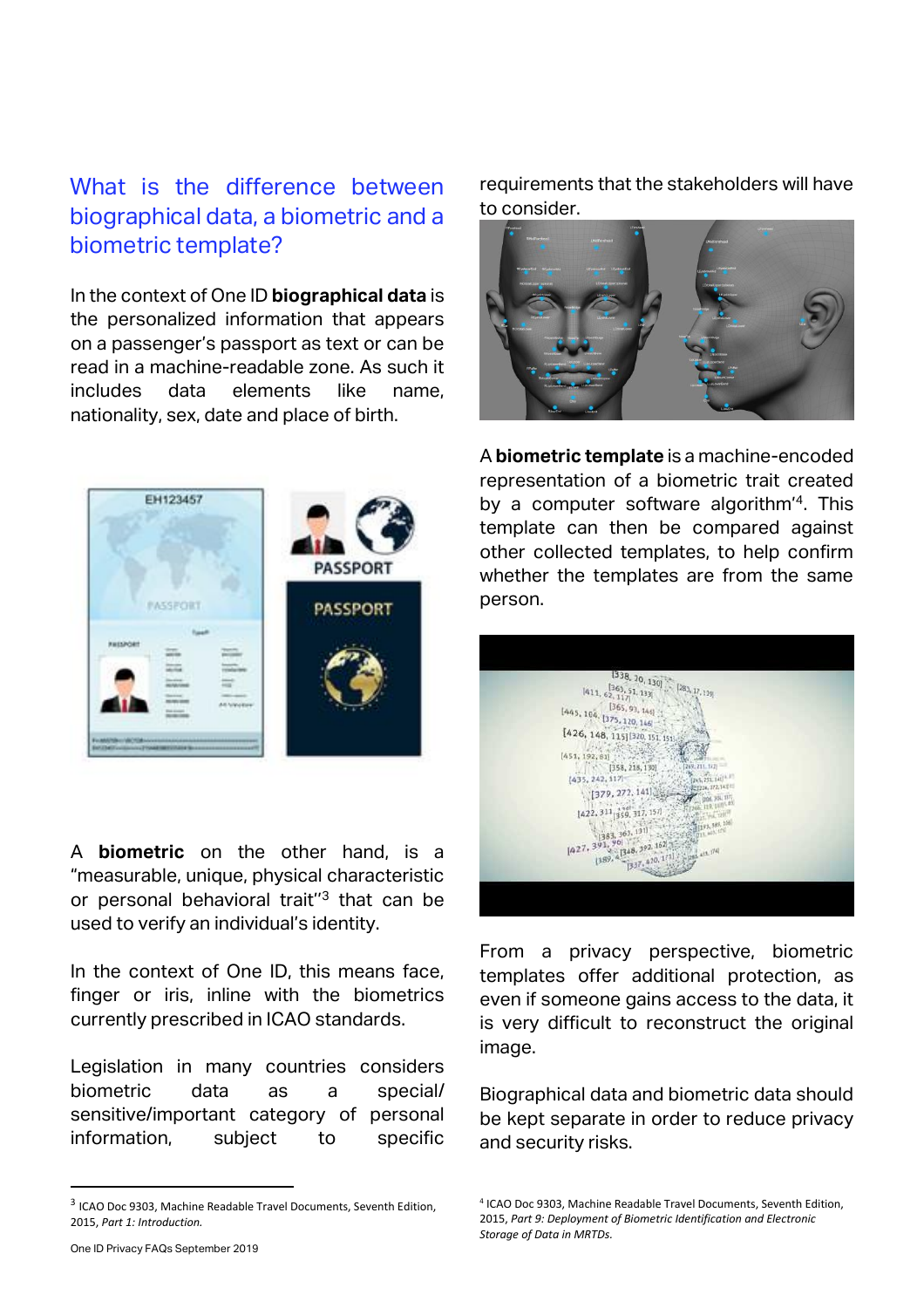# Does the passenger have to consent?

Consent<sup>5</sup> is a principle of the One ID concept. This means that the passenger should be actively informed that their data is being collected, for what purpose, and provide their consent where necessary according to local regulations.

While there are some aspects of international travel where government border authorities require mandatory information, collected either by the airline in advance of travel or on arrival at the destination, the passenger always has the choice to participate in a One ID process.

Specific consent is required for personal data processing and it may be withdrawn at any time. The recommended practice for One ID projects is to ensure that when undertaking the enrolment of the passenger that the consent is clear, informed and meaningful. Consent should be:

- unbundled from other terms and conditions;
- opt-in, as opposed to a pre-checked box;
- granular, with specific and separate consent for different types of processing; and reversible so that people can withdraw.

Whilst the specifics may vary state by state, it is expected that for most One ID projects, passenger consent will be a critical element. How exactly consent is obtained may differ

.

from project to project and depending on the local and regional requirements, including those of the destination or transited States. It may be persistent (for multiple journeys), or required each time a passenger travels.

The long-term vision would see passengers in control of their own data and trusted digital identity and be able to share their biometric and trip details as they choose with a wider group of service provides to help facilitate and streamline their journey.

#### Will there be an alternative nonbiometric process?

There will need to be alternative process for those who can't, or do not wish to, participate in such a system. This is already the case with many self-service travel options provided by airports, airlines and governments today.

While One ID can significantly improve the passenger experience, those opting out will still be able to complete their journey via traditional manual processing, sharing their documents at each touch point, and their API data will be collected and shared as per current practices.

### What happens to the passenger data after the trip is complete?

The recommended practice is that all personal, identifying data is deleted by the industry stakeholder after the data has fulfilled its purpose. This may vary between jurisdictions or where there is a clear legal need and authorisation to retain the data or

One ID Privacy FAQs September 2019 <sup>5</sup> Consent is the method adopted but as use cases develop adoption of other methods will be reviewed to ensure the best approach to support security and privacy is preferred.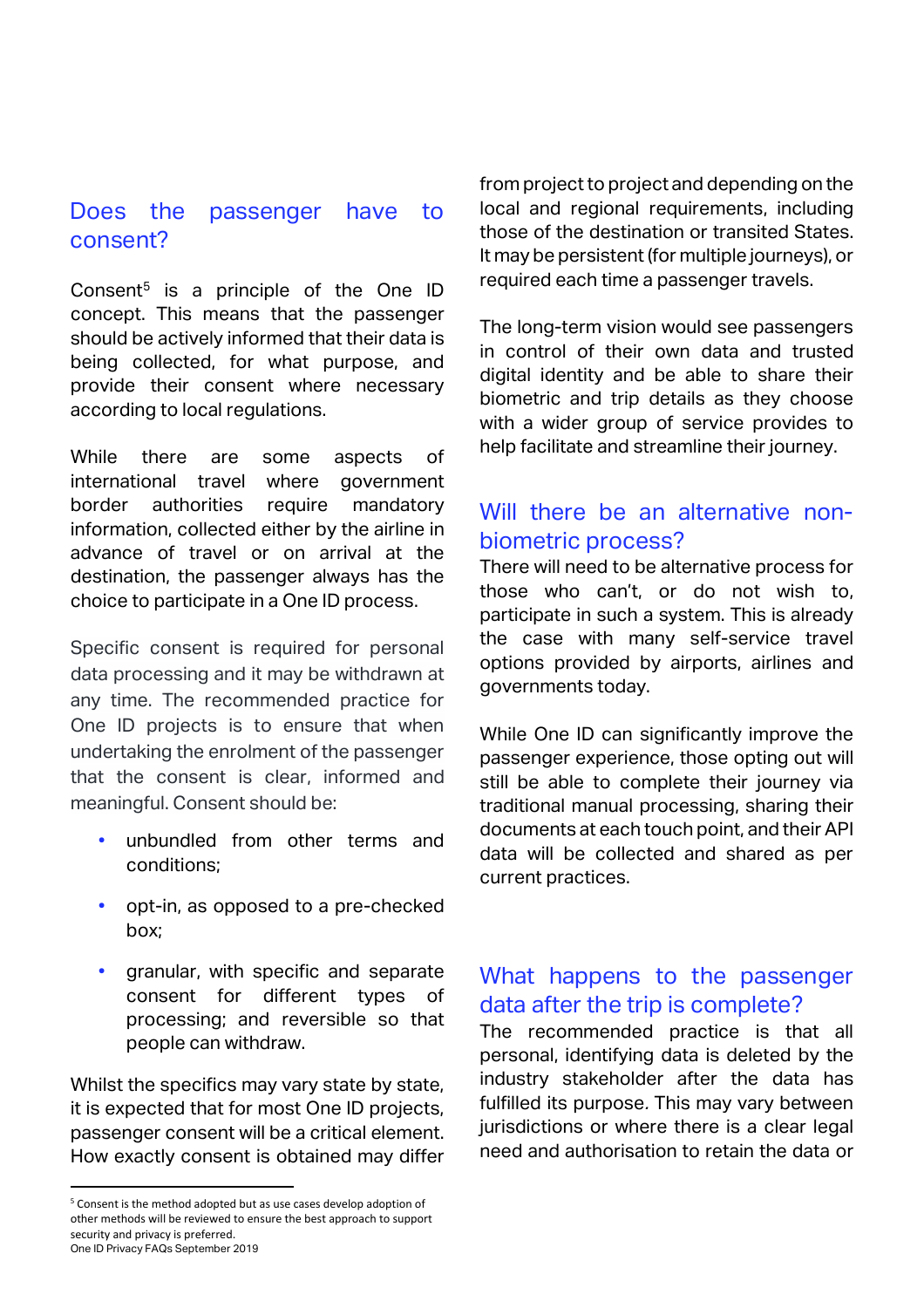where the passenger has opted to have that data retained, such as within a frequent flier program membership.

One ID recommends end to end security with data lifecycle protection. This means high levels of responsibility for the security of personal information throughout its entire lifecycle, such as secure methods of destruction, appropriate encryption, and strong access control and logging methods.

#### What is data transparency?

One ID recommends data transparency.

Data transparency requires organizations to provide clear information about their privacy policies and data processing which must be made available publicly. In addition to this, passengers should have access to clear information on the organization's policies for redress and complaint.

It is important to note here, that while airlines are recommended to inform passengers of the data they are required to send to governments, they are not able to inform passengers what the receiving government uses that data for.

### Will biometric and personal data be safe and secure?

One ID relies on a trusted, digital identity and a collaborative Identity Management Platform (IMP) to facilitate the process and exchange of necessary data. This will involve security and protection mechanisms such as cryptography, pseudonymization, anonymisation and data minimization, and policies regarding the data necessary for each specific purpose.

Several government agencies within the aviation sector already collect and use biometrics and biographic passenger information for processing purposes. In addition, other stakeholders such as airlines, handle biographic passenger data and travel details for millions of travelers daily.

Because of this, Advanced technologies and processes already exist to help protection passenger data such as:

- **Secure encryption techniques and protocols** used for transmission and storage of personally identifiable information.
- **Secure storage** which is compliant with local, national and international data storage requirements for personally identifiable information.
- **Defined retention periods and appropriate destruction mechanisms**, to limit the vulnerability and minimize the impact of any breach.
- **Audit and compliance regimes:** to test the systems and ensure that protocols are complied with.
- **Use of biometric templates:** the original biometric is not stored, but rather it is converted into a template (string of multiple numbers) via a oneway process. Each time a new biometric is captured it too is converted into a template, and these unique templates are then compared against each other to confirm an ID. Because the original image is not stored, it means that even if someone gains access to the data, reconstructing the original image is extremely difficult.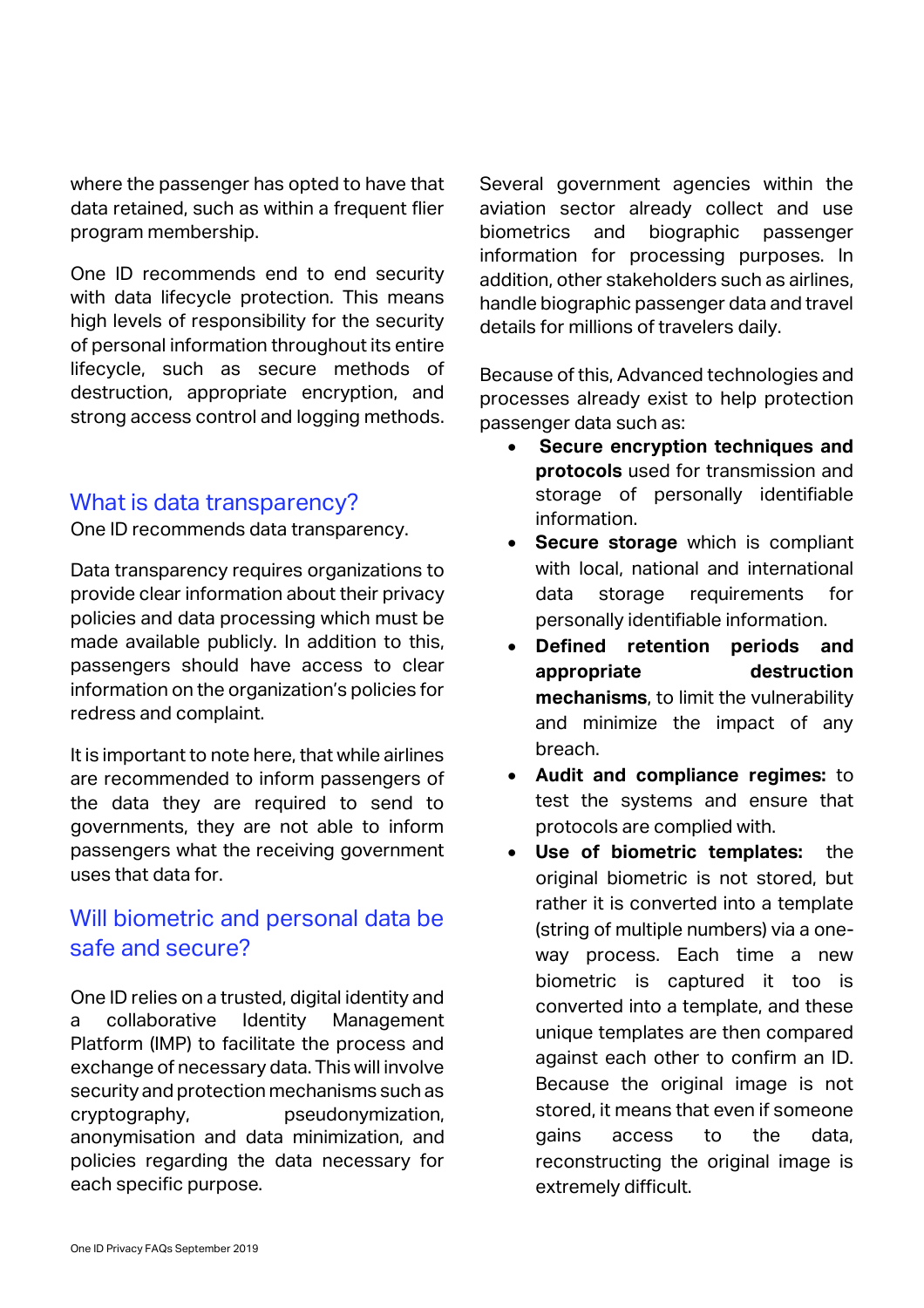#### How can the passenger trust airlines, airports, and governments to respect privacy regulations?

Airlines, Airports, and Governments developing a collaborative One ID process are encouraged to undertake a Privacy Impact Assessment (PIA) as part of their project to determine upfront whether such a process can be executed within the relevant legal boundaries. The PIA also helps to identify risks in the development to ensure privacy is maintained and protected. The PIA can be made available to help others understand the rationale behind the privacy decisions made, considering the context, nature and purposes of the data processing.

#### What is a Privacy Impact Assessment (PIA)?

Like projects in other sectors dealing with sensitive data, carrying out a Privacy Impact Assessment is considered best practice for all One ID related projects.

For many stakeholders the PIA will be a mandatory legal requirement. A PIA provides the opportunity for the stakeholders to address privacy concerns that may arise as a result of their specific role in the project and identify mitigation strategies.

PIAs for such projects will generally be reviewed by local privacy and data protection regulators, who may request further information or additional mitigation measures to be put in place if deemed necessary.

This provides an additional level of assurance that privacy has been considered as part of the project design and that passenger rights and data security requirements will be complied with.

# What are Operational or Trust Frameworks and how do they relate to privacy?

An operational framework (often referred to as a trust or liability framework) is a set of specifications, rules, and agreements that govern a multi-party collaboration.

In the case of One ID, an operational framework governs identity management within an aviation ecosystem. In addition to roles, rights and responsibilities and technical requirements more generally, it will set out how data privacy will be managed between participating stakeholders.

In a practical sense, it will address who can access what data, when, and for what purpose. It will also set out processes and technical solutions to address data protection, retention and storage, and include details of relevant audit and compliance regimes.

This operational framework will operate alongside any local, national or international privacy requirements to help assure the protection of passenger data.

The objective of the One ID project is to allow for the necessary tools to be in place (appropriate standards and recommended practices as examples) to allow interoperability amongst different frameworks, regardless different cultural, legal, etc. context.